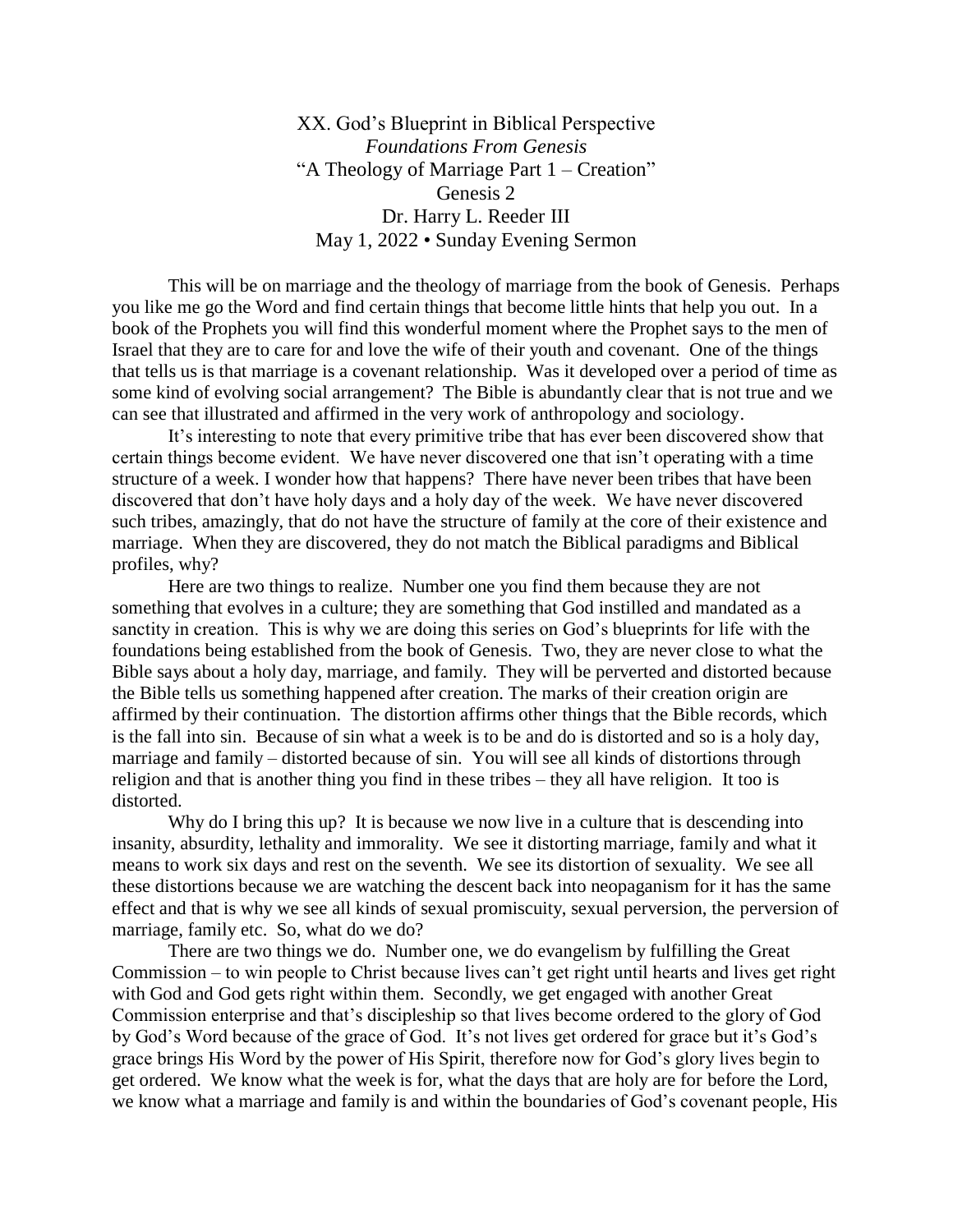church, we begin to see order and ardor. Ardor is out of love for the Lord, one another and the order of God's Word thus Christ's church becomes a countercultural statement in a culture of chaos.

God's ordering of our lives according to the creation mandates enlivened by a Gospel power, purpose and direction, now begins to be established. This is why it is so important for churches to stay on mission, on message and in ministry. This is a little difficult for us because we are descending back to a neopagan world and life view. The reason I say this is because all of us come from ethnic ethnicities that once were dominated by paganism. Then the Great Commission was embraced by Christ's church and the Gospel goes from Jerusalem, to Judea, to Samaria and the utter most parts of the world. As it goes those barbarian pagan lives were brought to Christ, discipled and then they began to understand what marriage and family is, what a state and government are for, how you parent and then the ordering comes as it permeates the culture.

I grew up in a time when things were being leavened, lighted and salted by Biblical truth to some direction and to some degree. Those things we're trying to preach and teach about on the foundations of life to some degree were applauded in life, but the distortions of idolatry and neopaganism have taken over to the point that we are descending into its death spiral of insanity, absurdity, lethality and immorality rooted in profitability. The word used to describe this these days is deconstruction, which means the unraveling of the creation mandates. Thus, I am doing this series. This is my feeble effort to initiate what I hope and pray will be carried out in small groups to teach and discuss among the people of God that will permeate into our culture.

We have already looked at the sanctity of Divine revelation, the sanctity of God as He reveals Himself in His Word, the sanctity of creation, the sanctity of sexuality, the sanctity of gender and then we began to work it out into the spheres of life. We are looking at what it looks like when a man of God and a woman of God now begin to live for God – whether it's in singleness (temporary or extended) or marriage (as husband and wife) or parenting (as a father and mother). We have looked at singleness and in this study we'll start looking at marriage according to Genesis.

Genesis 1 and 2 covers creation. In Genesis 3 we see the fall and then starting in Genesis 4 through Revelation 22 we see redemption. We saw in Genesis 1 and 2 that Adam and Eve were in a state of temporary singleness and now we see the effects and consequences of sin where there is now extended singleness. Both temporary and extended singleness are present in our world. How does the Gospel redeem these? What does it look like for a man of God not to be afraid of commitment in singleness? What does it look like for a man of God to reach out and give spiritual leadership in a collection of men and women in society? What does it look like for a man of God in singleness to spend time with a man's daughter and the father not have to be afraid of what might happen? What does it look like for a woman of God who finds her contentment in Christ and doesn't fall prey to idolatry, even though she is not denying how God created and made her?

All of these questions we have answered in the previous studies on God's blueprint but now we go to this matter of marriage – the foundation of God's creation, the institution of marriage. In redemption the foundation is Christ's church. In creation the foundational institution is marriage because marriage is the foundation of families. It is the context in which temporary and extended singleness is cared for, ministered to and upheld. It is also worked into the context of how God has done His work of redemption. When God establishes His redeemed covenant family – the bride of Christ, the sons and daughters of the living God – He even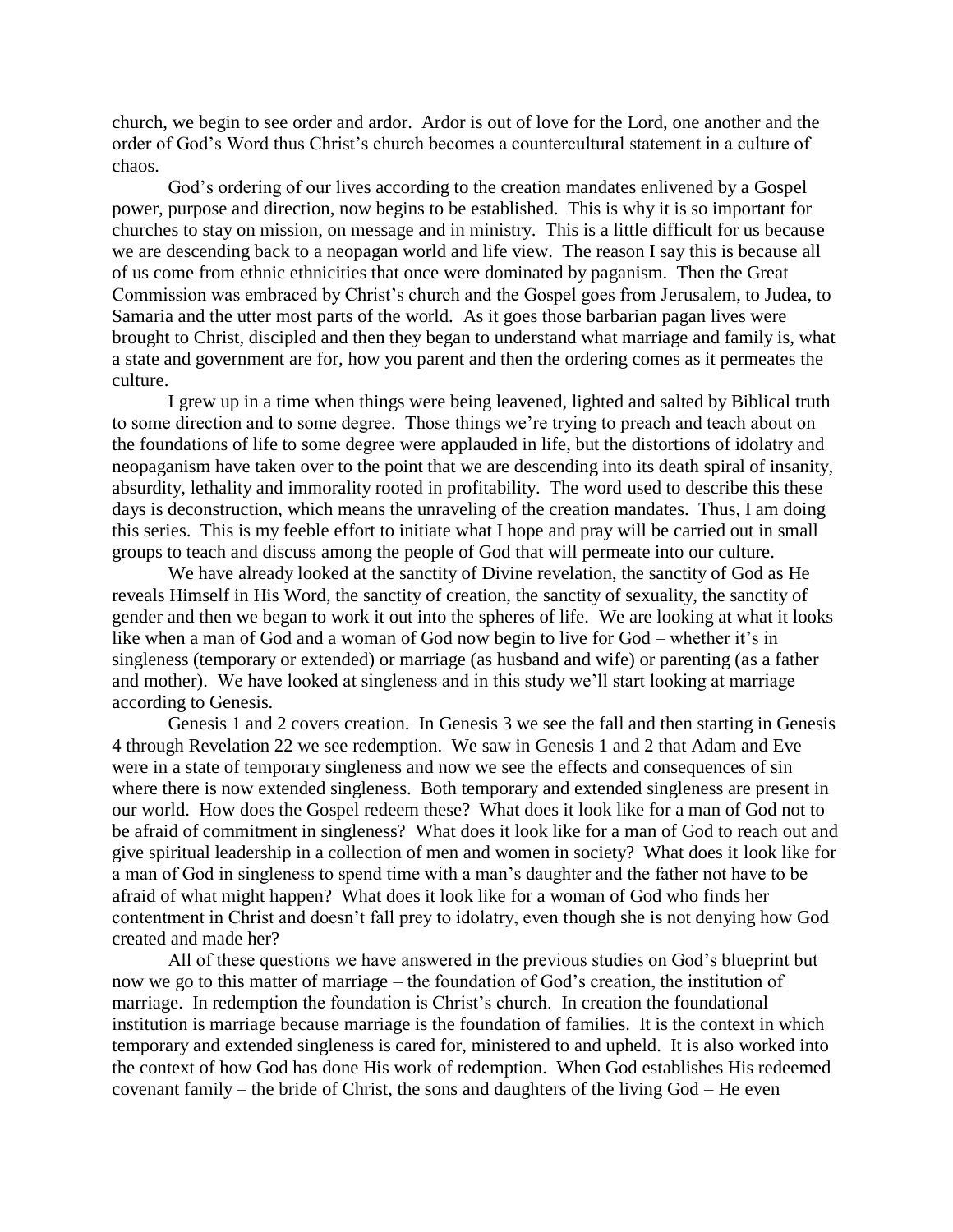reaches back into creation and draws the family into the way He collects the family for the new heavens and the new earth, using evangelism and discipleship through the family.

We see the promise of God in the Old Testament to Abraham as well as in the New Testament, the New Covenant in Acts 2:39 which says *[39] For the promise is for you and for your children and for all who are far off, everyone whom the Lord our God calls to Himself*. Acts 16:31 says *[31] And they said, "Believe in the Lord Jesus, and you will be saved, you and your household."* Here we see how He has even drawn the family into the context of His work of redemption. When He does His work of redemption, we see what the last Prophet of the Old Testament says of the coming Messiah in Malachi 4:5-6 which says *[5] "Behold, I will send you Elijah the prophet before the great and awesome day of the LORD comes. [6] And He will turn the hearts of fathers to their children and the hearts of children to their fathers, lest I come and strike the land with a decree of utter destruction."* He will bring forth men who love the wife of their youth and covenant.

Apart from penetrating the Gospel to the hi ways and byways as you share Christ and disciple others, I can't think of a greater opportunity as I watch the disintegration and devolution of our culture that within Christ's church would be built through the power of the Gospel, strong men and women of God, godly marriages and families (not perfect). For the world to see this in Christ's church it's a glorious statement to the world but there are two things we must avoid. We cannot ignore this foundation of institution of marriage and that which is built upon it – family. Nor can we make an idol of it because it's not marriage that is going to save men and women – that is a gift, design/sanctity, and creation mandate that is holy, set apart by God, but it has no saving power. Only the Savior saves. Marriage must not be worshipped, idolized or ignored. We must embrace it in the teaching of the whole counsel of God, wrap it up with Gospel meaning, direction and power and then use it for God's glory and not put it in the place of God's glory.

In this study I'm going to give you the importance of the theology of marriage and we'll look at the theology of marriage in creation. In the next study we'll look at what sin did to marriage so we'll be looking at marriage through the eyes of the fall. After that we'll look at the theology marriage through redemption – how the Gospel effects marriage and what the implications are that it has on it, in which I'll also share best practices in marriage for I have seen the benefits of them as I have put them into practice but I am no master at it by any means. We will also see how this blesses singleness and blesses evangelism and discipleship.

Now, I want to look at a couple of texts on the theology of marriage by way of creation. Marriage is a man and a woman, the Divine decree of creation. Genesis 1:26-31 says *[26] Then God said, "Let Us make man in Our image, after Our likeness. And let them have dominion over the fish of the sea and over the birds of the heavens and over the livestock and over all the earth and over every creeping thing that creeps on the earth."* 

*[27] So God created man in His own image,*

*in the image of God He created him; male and female He created them.* 

*[28] And God blessed them.* (The sanctity of male and female) *And God said to them, "Be fruitful and multiply and fill the earth and subdue it, and have dominion over the fish of the sea and over the birds of the heavens and over every living thing that moves on the earth." [29] And God said, "Behold, I have given you every plant yielding seed that is on the face of all the earth, and every tree with seed in its fruit. You shall have them for food. [30] And to every beast of the earth and to every bird of the heavens and to everything that creeps on the earth, everything that*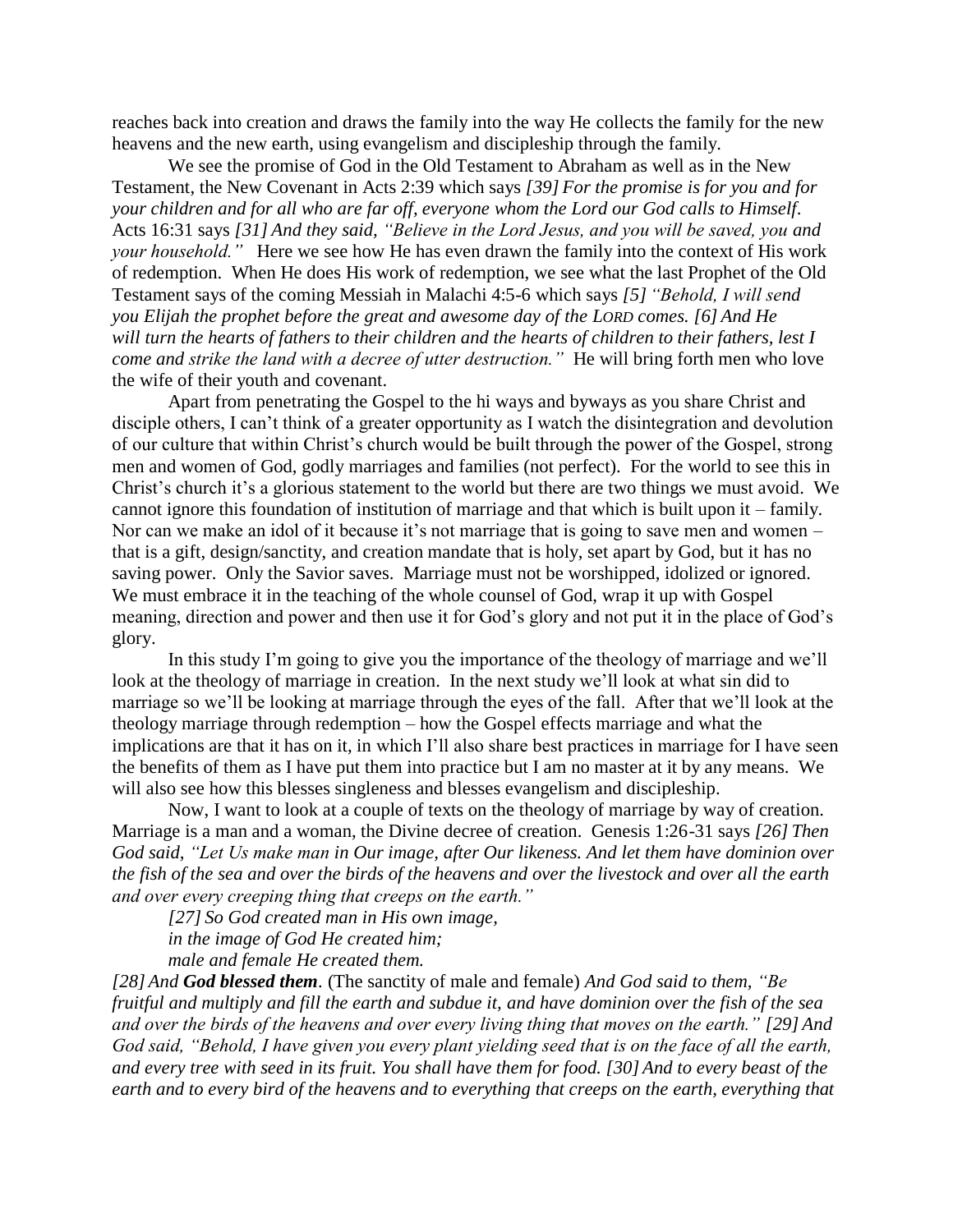*has the breath of life, I have given every green plant for food." And it was so. [31] And God saw everything that he had made, and behold, it was very good. And there was evening and there was morning, the sixth day*.

Men and women bear the image of God and male and female functionally give the fullness of God's image in a very special way. Now we take the creation of that sixth day and it gets magnified to tell us how this male and female in the context of this day are created. Let's continue into Genesis 2.

Genesis 2:5-9 says *[5] When no bush of the field was yet in the land and no small plant of the field had yet sprung up—for the LORD God had not caused it to rain on the land, and there was no man to work the ground, [6] and a mist was going up from the land and was watering the whole face of the ground—* [7] then the LORD God formed the man of dust from the ground *and breathed into his nostrils the breath of life, and the man became a living creature. [8] And the LORD God planted a garden in Eden, in the east, and there he put the man whom he had formed. [9] And out of the ground the LORD God made to spring up every tree that is pleasant to the sight and good for food. The tree of life was in the midst of the garden, and the tree of the knowledge of good and evil*.

Now let's look at Genesis 2:15-23 says *[15] The LORD God took the man and put him in the garden of Eden to work it and keep it. [16] And the LORD God commanded the man, saying, "You may surely eat of every tree of the garden, [17] but of the tree of the knowledge of good and evil you shall not eat, for in the day that you eat of it you shall surely die."* 

*[18] Then the LORD God said, "It is not good that the man should be alone; I will make him a helper fit for him." [19] Now out of the ground the LORD God had formed every beast of the field and every bird of the heavens and brought them to the man to see what he would call them. And whatever the man called every living creature, that was its name. [20] The man gave names to all livestock and to the birds of the heavens and to every beast of the field. But for Adam there was not found a helper fit for him. [21] So the LORD God caused a deep sleep to fall upon the man, and while he slept took one of his ribs and closed up its place with flesh. [22] And the rib that the LORD God had taken from the man He made into a woman and brought her to the man. [23] Then the man said,*

*"This at last is bone of my bones and flesh of my flesh;*

*she shall be called Woman,*

 *because she was taken out of Man."* 

The man is formed from the dust of the ground with a three-fold mandate – subdue the earth, fill the earth and have dominion over the creatures and the earth. Amazingly he is made in the image of God spiritual as God breathes into his corpse but physically he is made from the dust of the ground. God's creation comes from what his mandate and vocation is to engage, fill, subdue and rule over the earth and there was not a suitable helper for him to accomplish this and he can't do the creation mandate alone – so that is why it is not good for the man to be alone. Do I believe that is relational? Yes, but I don't think it's primarily speaking relationally because Adam had unhindered access to God so he is not in a liability. So, it is not good for him to be alone in the task that God has given him.

So, now He creates the woman and that is why she is called Isha, the reflection of man and man is Ish. She is Isha because she was taken out of Ish, man. She is the completer of man and comes alongside of him. As one writer said, she is not from his head, she is not over him. She is not from his feet, she is not under him. She is from his side and comes alongside of him.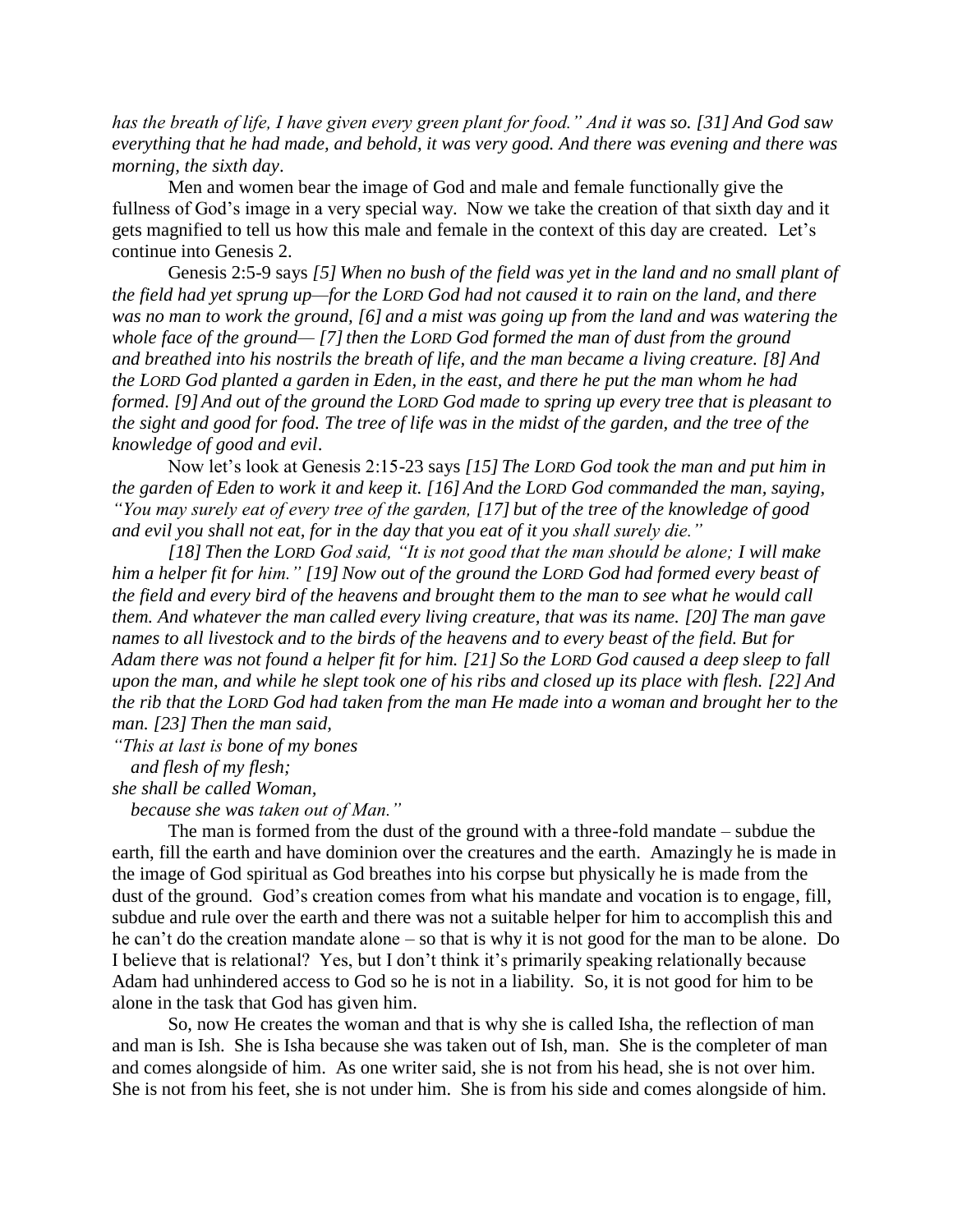Matthew Henry said she comes from the rib, the place closest to his heart that he might cherish her. Thus together, the vocation can be engaged. Together they will rule over and subdue the creation for they are God's vice regents. Together they will be fruitful and multiple. After the suitable helper is created, God then ordains the relationship. Their relationship is a covenant relationship where the two become one.

Genesis 2:24-25 says *[24] Therefore a man shall leave his father and his mother and hold fast (cleave) to his wife, and they shall become one flesh. [25] And the man and his wife were both naked and were not ashamed*.

When you modify the word cleave it can actually mean the opposite of itself. A butcher's knife is known as a cleaver. A cleaver separates it. The old zippers used to be called cleavers and they pull it together. I like the rhyming of the old language of leaving and cleaving but the translation gives us another interpretation of the husband holding fast to his wife to become one flesh. Here is the gift of the sacred sexuality. They were not ashamed because no sin had entered in.

I want to give you a couple of thoughts and then we'll close in prayer. According to the creation marriage is a miracle for one plus one equals one and no one can get away with that on a math test. That is miraculous and is built into the creation. There are two steps called for in order for one plus one to equal one. The first step is you have to leave your father and mother and two you have to cleave to one another. In a marriage ceremony the man takes statements of intention and the woman makes statements of intention. The man has left his father for his father is not in the ceremony and the woman is going to be given to the man because he has left to cleave only unto her. You can't cleave until you leave and if you don't cleave your leaving becomes empty so it's leaving and cleaving. If you don't leave you have one plus one equals six and believe me that won't work.

If you don't cleave then you have one plus one equals two and that's why I avoid talking about marriage as a partnership because I don't think that is what the text is teaching  $- a 50/50$ relationship. I believe it is teaching that as the man leaves and cleaves and the woman is given to him, he is 100 percent committed to her – no human priorities preceded, not even his father and mother. He will still honor them but he has left them to cleave to her and she is 100 percent committed to him.

I'm not being a marriage scrooge on this but I want to get a point across here. I so often hear 'I'm not losing a son, but gaining a daughter' or 'I'm not losing a daughter, I'm gaining a son.' Wrong! You just lost your daughter, you just lost your son. You are going to get them back but you get them back with the one in whom they are united. This isn't two families coming together. These are two leaving to make a family that will now go back to their previously immediately to become their extended family, but their relationship to them is not primarily son and daughter for it is with each other – husband and wife. They are united in the holy and sacred bonds of Christian marriage, whether it's membership in a church or engagement in a ministry or the raising of children or their relationships with dads, moms, uncles, aunts, etc., it's now on until death due us part as one together.

As I anticipate our study when we get to parenting, the objective in parenting in the Lord is the oneness of the husband and wife and raising your children to leave you. That is what they have been equipped to do so they're united. This isn't easy and there are reasons we have father of the bride jokes and mother-in-law jokes. When I'm counseling couples I let them know this leaving is not just geographical dislocation. Most women think they are marrying the romantic version of their dad and the man thinks he is marrying the romantic version of his mother and